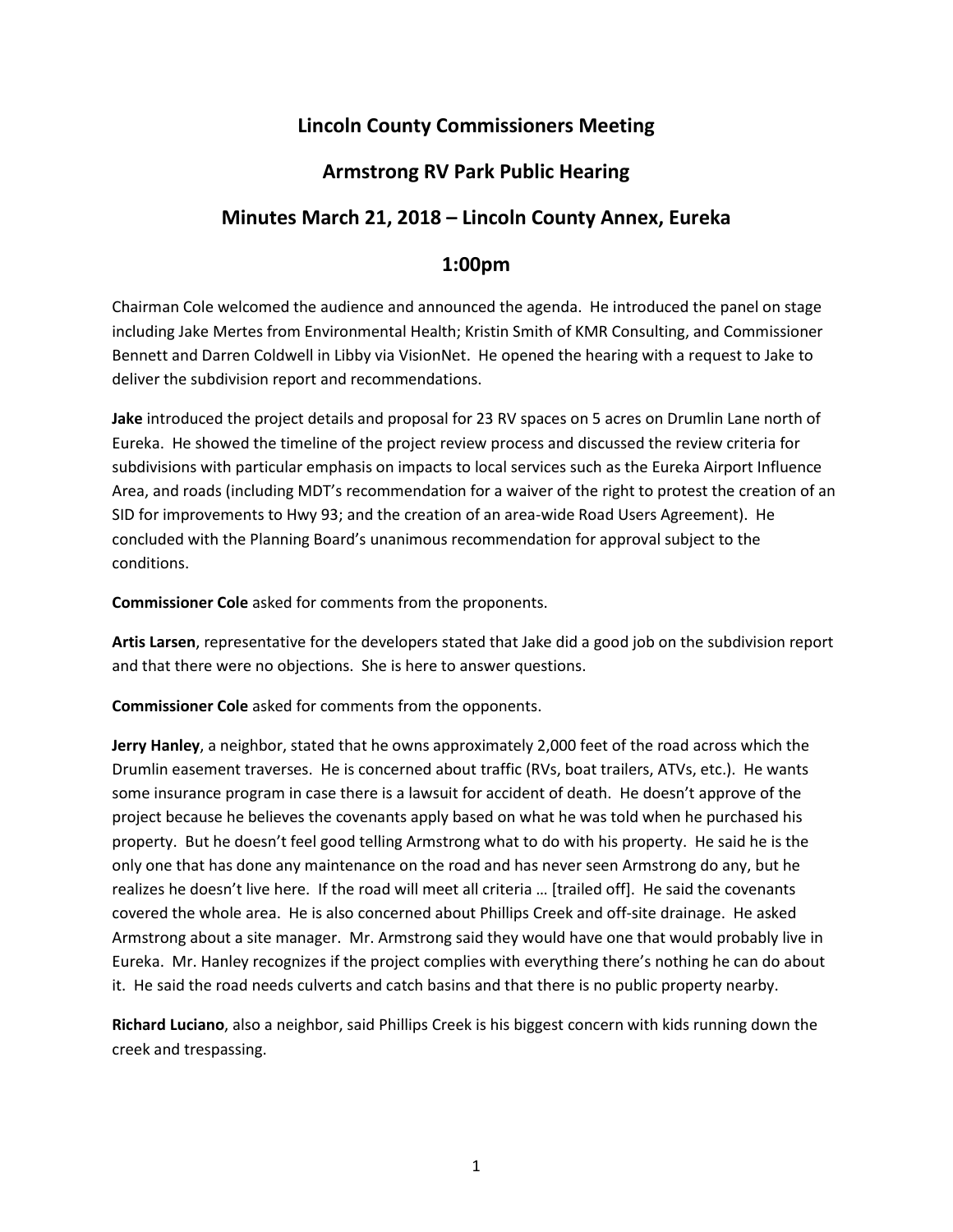**Commissioner Cole** asked about the location of Phillips Creek in relation to the property. Response: less than ¼ mile.

**Mr. Luciano** also pointed out that the replacement field for the septic system and the effluent plume (mixing zone) extends to his property. He has springs on his property.

**Jake** noted that because no new lots were actually being created that the zone could extend beyond the boundaries, but that all comments concerning water and wastewater would be forwarded to DEQ for their review.

**Jim Robideau**, also a neighbor, has concerns that were already mentioned regarding contamination of the creek and trespassing. He has had to call the police on one family before. The water will be a big draw for people to have fun. He has cattle in there. Extra people present a liability. They have total disregard for private property from RV Park users.

**Richard** said he's experienced garbage from Blue Mountain RV Park. And echoed Jim's comments about the creek being a big liability.

**Maureen Harr** said she put up a brand new fence on 2 sides for her livestock. She monitors it all the time, but if kids cut the wire, that's it. The creek is dangerous.

**Jim** said there are too many issues to feel at ease about this project.

**Robert Harr** said there is an increased fire risk with the ATVs & motorcycles. Who's going to pay?

**Karen Hanley** said there is a big herd of elk in the spring and wanted to know where they would go with the RVs in? She also noted the blue grouse and wolves in the area.

**Jerry** said there was a herd of 300 elk this morning. He has barbless fencing on the top & bottom. He would like to see fencing to keep the elk out of the RV park.

**Richard** said he just wanted to bring some things to commissioners' attention.

**Jerry** said he'd like to see the neighbors chip in to buy the property.

**Karen** said to the east and south (across highway) is a huge RV Park planned near the arena, but they have lots of space to move around. She thought this one [Armstrong] was too cramped. She would like to see Eureka do something else for income. RV-ing is seasonal though it does supplement. But we should bring in industry to help the community. It is the most incredible place she's ever lived.

**Richard** said he ran Mariner's Haven RV Park and knows the problems that come with it (60 spaces for many years) and they should be stipulated to avoid in the future. Law enforcement is one of them.

**Commissioner Cole** asked the applicants if they had a rebuttal to any of the comments.